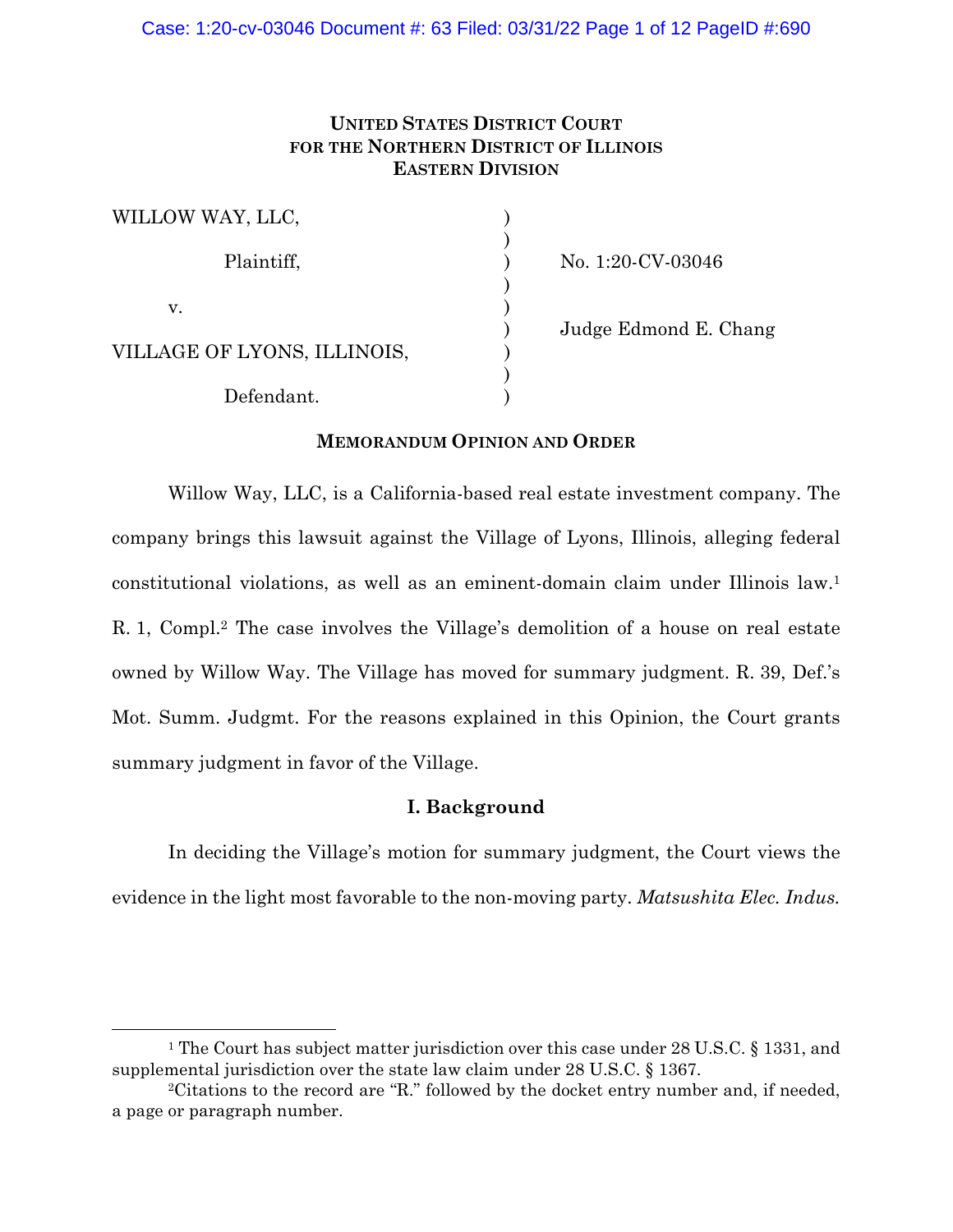*Co. v. Zenith Radio Corp.*, 475 U.S. 574, 587 (1986). So Willow Way gets the benefit of all reasonable inferences. The facts below are undisputed unless otherwise noted.

In May 2016, Willow Way secured a quit claim deed conveying title to 7905 West 45th Street, in Lyons, Illinois. DSOF  $\P\P$  1, 4.<sup>3</sup> The Village of Lyons conducts an inspection before a property is sold in its jurisdiction. *Id.* ¶ 3; R. 41-3, Def.'s Exh. 3, John Pierce Dep. at 84:18–21. The seller of a property must normally resolve any code violations before the property can be sold. DSOF ¶ 3; R. 41-4, Def.'s Exh. 4, Carlos Torres Dep. at 29:5–4. If the purchaser desires to correct the violations (instead of the seller), then it must sign a Transfer of Compliance Affidavit before doing so. *Id.*

On June 1, 2016, the Village of Lyons conducted a sales inspection of the house located at 7905 West 45th Street. DSOF  $\P$  3, 5. The inspection report revealed 46 violations. *Id.* Soon after, Willow Way executed a Transfer of Compliance Affidavit and accepted responsibility for remedying the violations by August 20, 2016. *Id.* ¶ 6, 7. Willow Way sought a meeting with Village officials concerning the violations between June 2016 to December 2016. PSOAF ¶ 29, 30.4 In mid-2017, Willow Way hired B & L Construction, a general contractor, to correct some of the violations listed in the June 2016 inspection report. DSOF ¶ 9; PSOAF ¶ 31.

<sup>3</sup>Citations to the parties' Local Rule 56.1 Statements of Fact are "DSOF" (for the Village's Statement of Facts) [R. 40]; "PSOAF" (for Willow Way's Statement of Additional Facts) [R. 48]; "Pl.'s Resp. DSOF" (for Willow Way's response to the Village's Statement of Facts) [R. 48]; and "Def.'s Resp. PSOAF" (for the Village's Response to Willow Way's Statement of Additional Facts) [R. 52], followed by the paragraph number.

<sup>4</sup>The Village argues that Willow Way's disputed facts "are not material" in determining summary judgment. Def.'s Reply at 2. This legal argument does not bar Willow Way from contesting the underlying facts, and the Court will determine each fact's materiality as needed in this Opinion.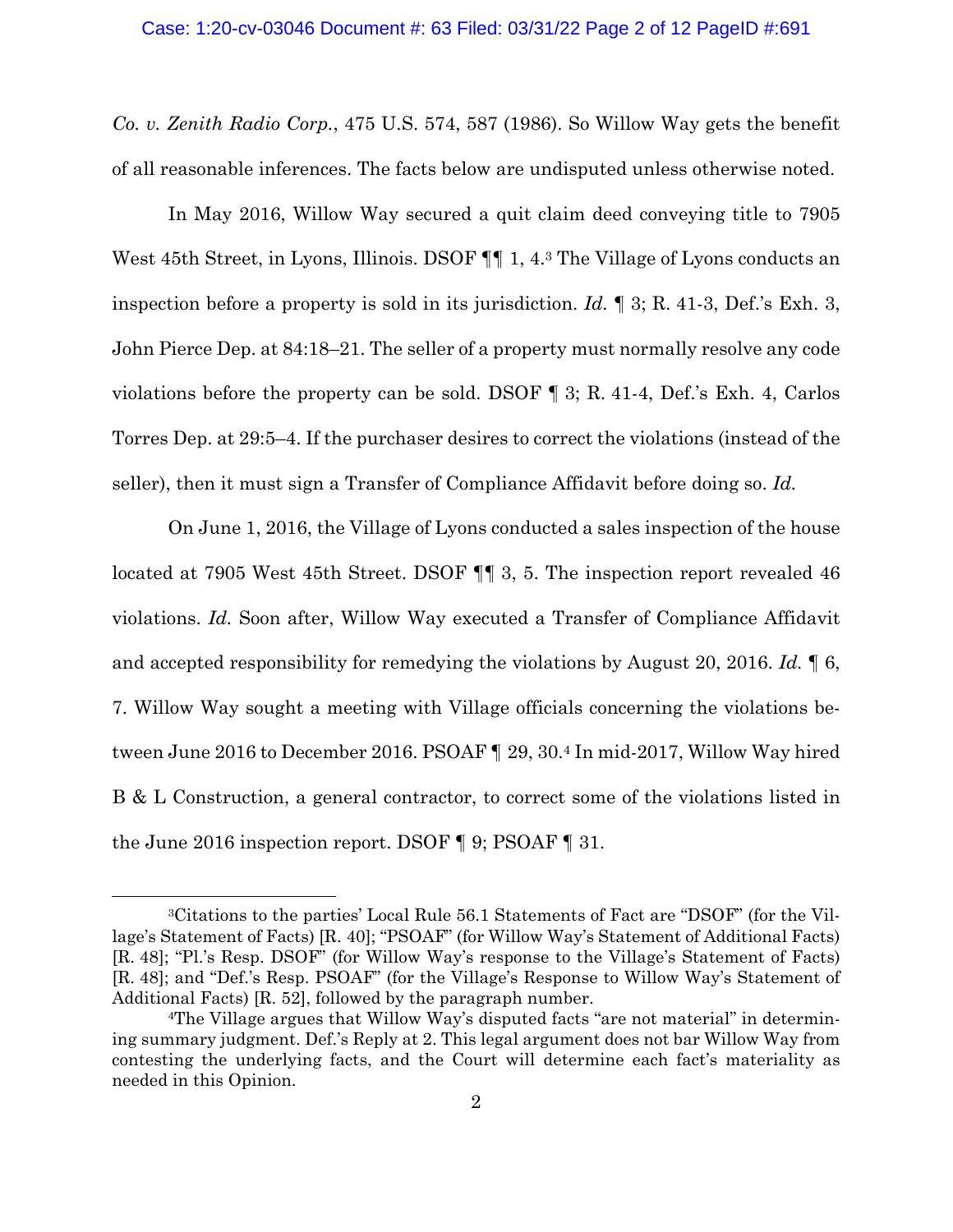## Case: 1:20-cv-03046 Document #: 63 Filed: 03/31/22 Page 3 of 12 PageID #:692

The parties dispute whether a second inspection, which revealed that there were still 32 violations, was conducted in October 2017. DSOF ¶ 10; Pl.'s Resp. DSOF ¶ 10. Either way, no further construction took place at the property between November 2017 until February 2020. *Id.* ¶ 12.

Back tracking time, in September 2019, John Pierce, the building director for the Village, found 21 violations on the property and asserted that the property was "open and vacant and an immediate and continuing hazard to the community." DSOF ¶ 13; PSOAF ¶¶ 48, 49. Pierce based his decision to demolish the property in part because "no activity was moving forward," third-parties entered the building with ease, and repair of the building was too costly. PSOAF ¶¶ 49, 50. He contacted Mark Sterk, an attorney for the Village, to begin demolition on the house. DSOF ¶¶ 13, 14. In September and December 2019, the Village placed placard notices at the property describing the demolition process, including the relevant state statute. *Id.* ¶¶ 15–17. Under 65 ILCS 5/11-31-1(e), an unsafe building may be demolished, repaired, or enclosed by the Village if the building is not otherwise demolished, repaired, or enclosed by its owners after notice and an opportunity to be heard. *See* DSOF ¶ 17; 65 ILCS 5/11-31-1(e).

In December 2019, the Village sent—and Willow Way received—a Notice to Remediate. DSOF ¶¶ 19, 22. The Notice advised Willow Way that the property was a hazard to the community and that the Village would demolish it unless it was demolished, repaired, or enclosed, and all hazardous materials removed within 30 days. *Id.*; R. 41-16, Def.'s Exh. 16, Notice to Remediate. It also cited the statute on which the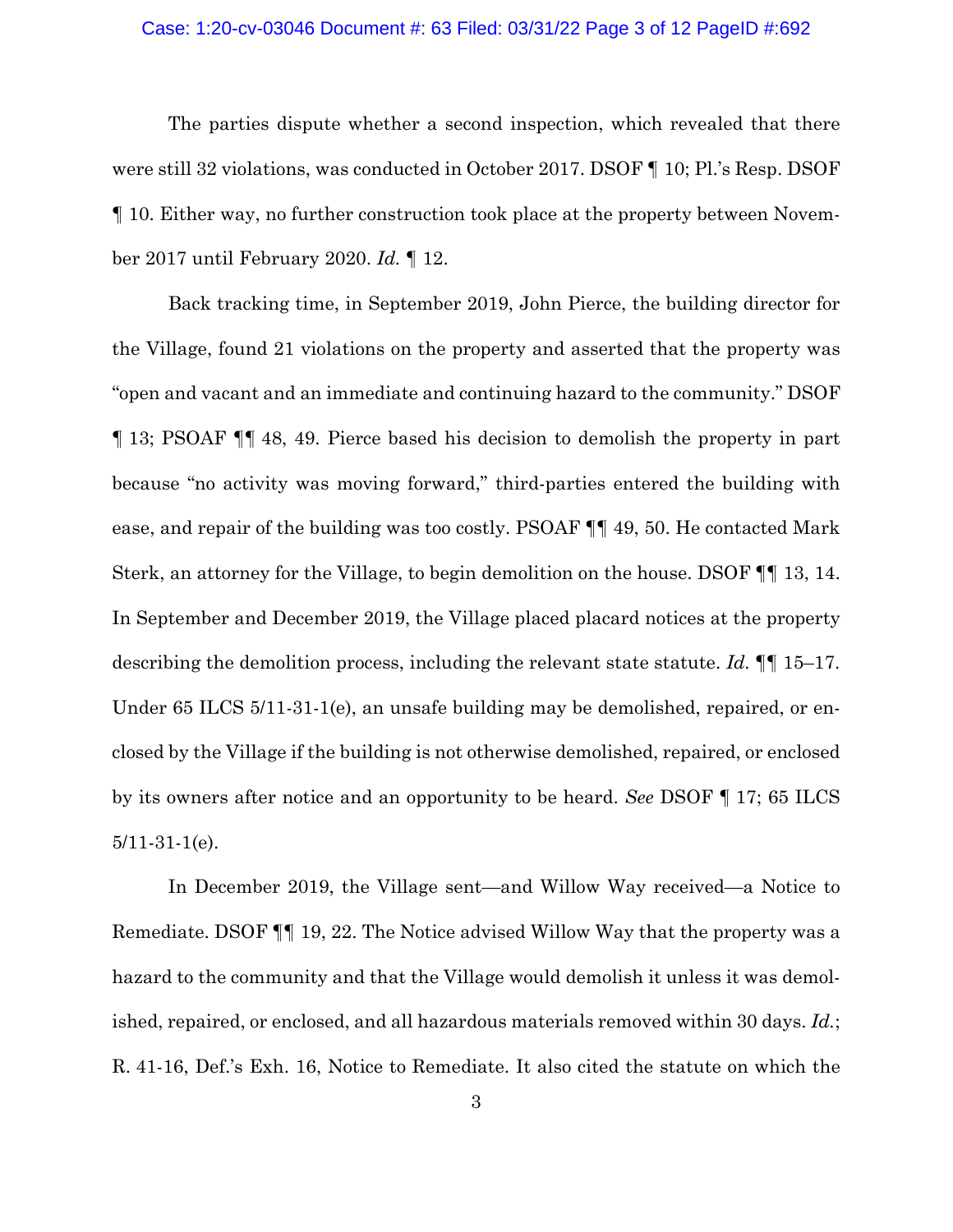#### Case: 1:20-cv-03046 Document #: 63 Filed: 03/31/22 Page 4 of 12 PageID #:693

Village based its authority to act, 65 ILCS 5/11–31–1(e). *Id.* This Notice was recorded with the Cook County Recorder of Deeds, *id.* ¶ 20, and the Village also published a notice in the Chicago Daily Law Bulletin, stating "that the property is open and vacant and constitutes an immediate and continuing hazard to the community." *Id.* ¶ 21. Despite these notices, Willow Way did not demolish, repair, or enclose the property. *Id.* ¶¶ 24, 25.

In late February 2020, Willow Way attempted to contact Pierce or Sterk to discuss the property's demolition, but the company's representative was not able to speak with either of them. PSOAF ¶¶ 54–56. On February 27, 2020, Willow Way did meet with Building Inspectors Jorge Torres and Tito Rodriguez, who allegedly told the company that the demolition was not going to happen on that day. *Id.* ¶ 57. In fact, however, the demolition of the property did happen and was completed that day. DSOF ¶ 26, PSOAF ¶ 58. In response, Willow Way filed this lawsuit. Compl. The Village now moves for summary judgment against all claims. Def.'s Mot. Summ. Judgmt.

## **II. Legal Standard**

Summary judgment must be granted "if the movant shows that there is no genuine dispute as to any material fact and the movant is entitled to judgment as a matter of law." Fed. R. Civ. P. 56(a). A genuine issue of material fact exists if "the evidence is such that a reasonable jury could return a verdict for the nonmoving party." *Anderson v. Liberty Lobby, Inc.*, 477 U.S. 242, 248 (1986). In evaluating summary judgment motions, courts must view the facts and draw reasonable inferences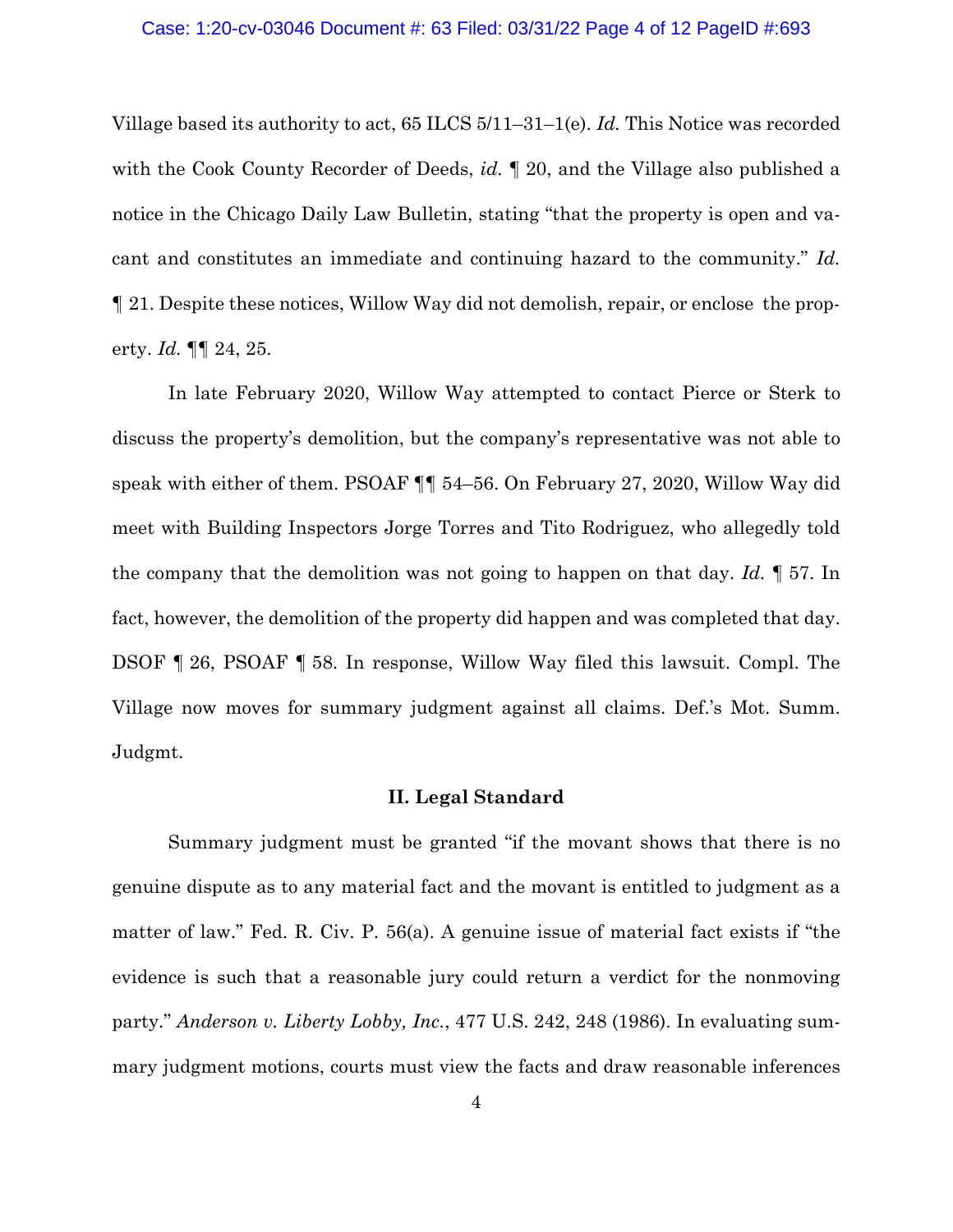#### Case: 1:20-cv-03046 Document #: 63 Filed: 03/31/22 Page 5 of 12 PageID #:694

in the light most favorable to the non-moving party. *Scott v. Harris*, 550 U.S. 372, 378 (2007). The Court may not weigh conflicting evidence or make credibility determinations, *Omnicare, Inc. v. UnitedHealth Grp., Inc.*, 629 F.3d 697, 704 (7th Cir. 2011), and must consider only evidence that can "be presented in a form that would be admissible in evidence." Fed. R. Civ. P.  $56(c)(2)$ . The party seeking summary judgment has the initial burden of showing that there is no genuine dispute and that they are entitled to judgment as a matter of law. *Carmichael v. Village of Palatine*, 605 F.3d 451, 460 (7th Cir. 2010); *see also Celotex Corp. v. Catrett*, 477 U.S. 317, 323 (1986); *Wheeler v. Lawson*, 539 F.3d 629, 634 (7th Cir. 2008). If this burden is met, the adverse party must then "set forth specific facts showing that there is a genuine issue for trial." *Anderson*, 477 U.S. at 256.

### **III. Analysis**

#### **A. Takings**

 Willow Way first asserts that the Village took its property without just compensation. R. 47, Pl.'s Br. at 3. The Takings Clause of the Fifth Amendment to the Constitution instructs that "private property [shall not] be taken for public use, without just compensation." U.S. Const. amend. V. The Takings Clause applies to the States and local governments through the Fourteenth Amendment's Due Process Clause. *Squires-Cannon v. Forest Pres. Dist. of Cook Cty.*, 897 F.3d 797, 802 (7th Cir. 2018) (citing *Murr v. Wisconsin*, 137 S. Ct. 1933, 1942 (2017)). A plaintiff bringing a takings claim must show that (1) the governmental entity took its property through a physical taking or unduly onerous regulations; (2) the taking was for public use;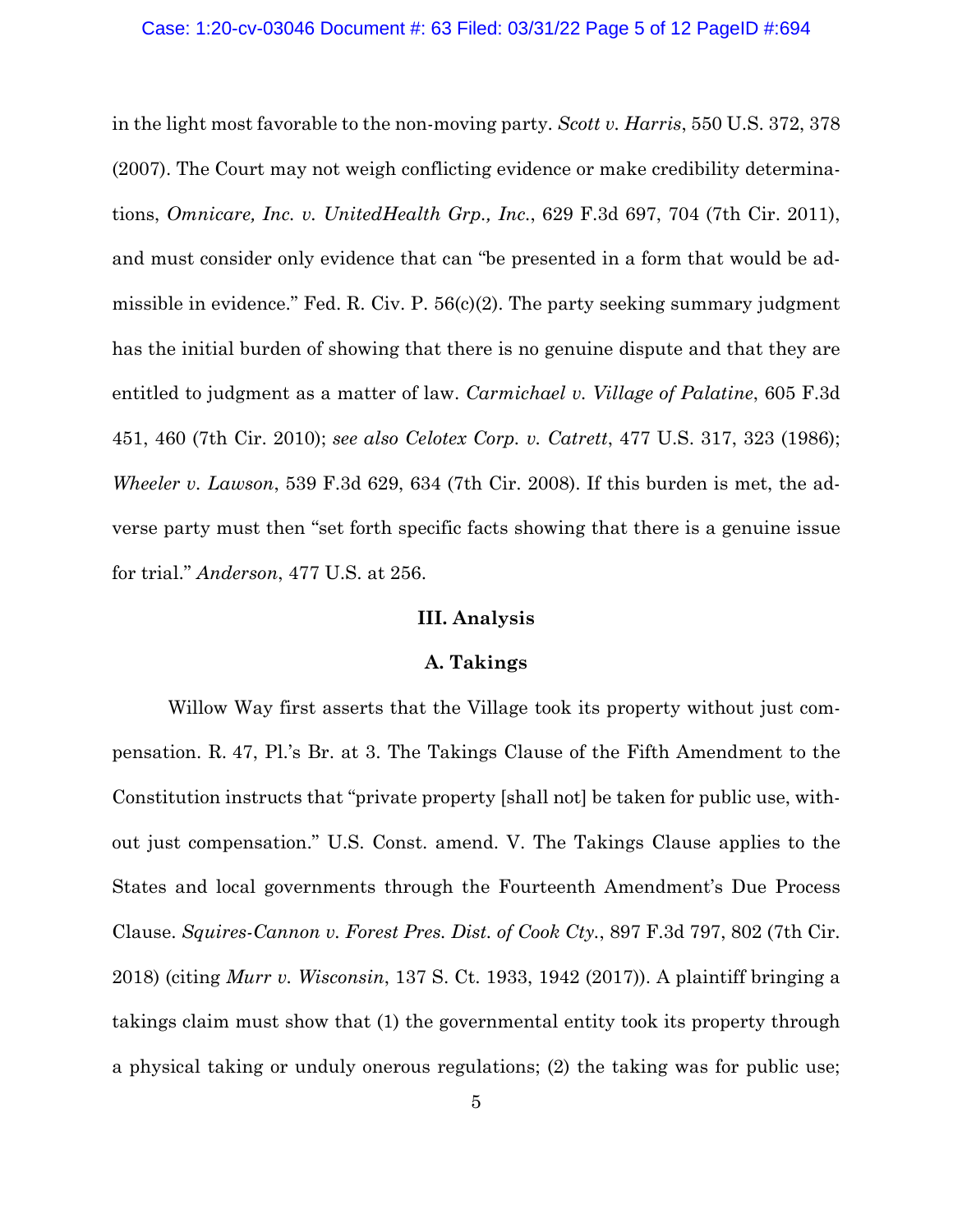### Case: 1:20-cv-03046 Document #: 63 Filed: 03/31/22 Page 6 of 12 PageID #:695

and (3) the government has not paid it just compensation for the property. *Conyers v. City of Chicago*, 10 F.4th 704, 710–11 (7th Cir. 2021) (cleaned up).5 Where a property is damaged as the result of the government's exercise of authority other than eminent domain, the Takings Clause does not apply. *Johnson v. Manitowoc Cty.*, 635 F.3d 331, 336 (7th Cir. 2011) (citing *AmeriSource Corp. v. United States*, 525 F.3d 1149, 1154 (Fed. Cir. 2008)).

Here, the Village contends that there is no viable takings claim because the Village exercised its police powers in demolishing the Lyons house under 65 ILCS 5/11-31-1. R. 42, Def.'s Br. at 5–10. The Court agrees. Section 11-31-1 of the Illinois Municipal Code authorizes municipalities to "demolish, repair, or enclose … dangerous and unsafe buildings or uncompleted and abandoned buildings within the territory of the municipality …." 65 ILCS 5/11-31-1(a). It is well established that the government's removal of a public nuisance is categorically different from taking property for public use. *Cedar Point Nursery v. Hassid*, 141 S. Ct. 2063, 2079 (2021) ("[T]he government owes a landowner no compensation for requiring him to abate a nuisance on his property, because he never had a right to engage in the nuisance in the first place.").

Because Willow Way failed to ensure that the house on its property complied with the Village's building codes, the government was justified in removing the public

<sup>&</sup>lt;sup>5</sup> This Opinion uses (cleaned up) to indicate that internal quotation marks, alterations, and citations have been omitted from quotations. *See* Jack Metzler, *Cleaning Up Quotations*, 18 Journal of Appellate Practice and Process 143 (2017).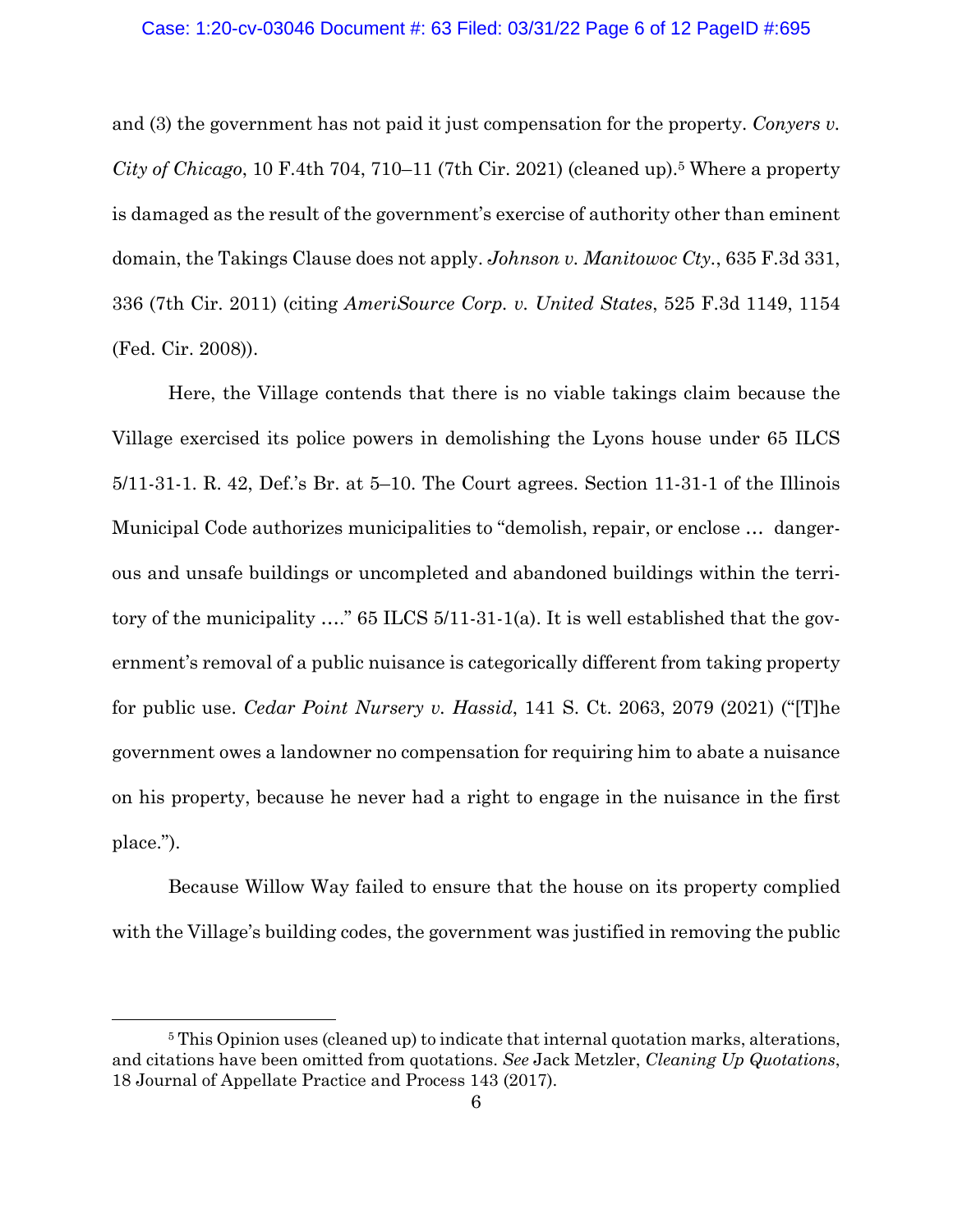### Case: 1:20-cv-03046 Document #: 63 Filed: 03/31/22 Page 7 of 12 PageID #:696

nuisance. *See Devines v. Maier*, 728 F.2d 876, 885–86 (7th Cir. 1984) (citing *Texaco, Inc. v. Short*, 454 U.S. 516, 530 (1982)) (noting that "this Court has never required the State to compensate the owner for the consequences of his own neglect"). Although Willow Way took some baby steps toward remedying the numerous violations found during the June 2019 inspection, it concedes there were still 21 outstanding violations shortly before the property's demolition over six months later in February 2020. DSOF ¶¶ 13, 26. Consequently, the building was demolished in part because it was an "open, vacant, and an immediate and continuing hazard to the community." Pierce Dep. 103:12–24; 104:1–21.

In response, Willow Way argues that the Village's use of police power does not undercut the takings claim. Pl.'s Br. at 4. It principally argues that the Village must prove its use of police power "was justified to the point of not requiring compensation." *Id.* at 5. But Willow Way does not actually cite a case for the proposition that the government's failure to justify its use of police power when demolishing private property results in a taking under the Fifth Amendment, as distinct from a state law claim for the wrongful destruction of property, like wrongful condemnation. Instead, Willow Way relies only on a misreading of *Lingle v. Chevron U.S.A. Inc.*, 544 U.S. 528, 538 (2005). In the pertinent part of *Lingle*, the Supreme Court overruled *Agins v. City of Tiburon*, 447 U.S. 255, 260 (1980), which had held that government regulation amounts to a taking if the regulation does not "substantially advance" a legitimate state interest. *Lingle*, 544 U.S. at 545. The Supreme Court reasoned that whether a regulation effectuates a taking can only be answered by asking what burdens the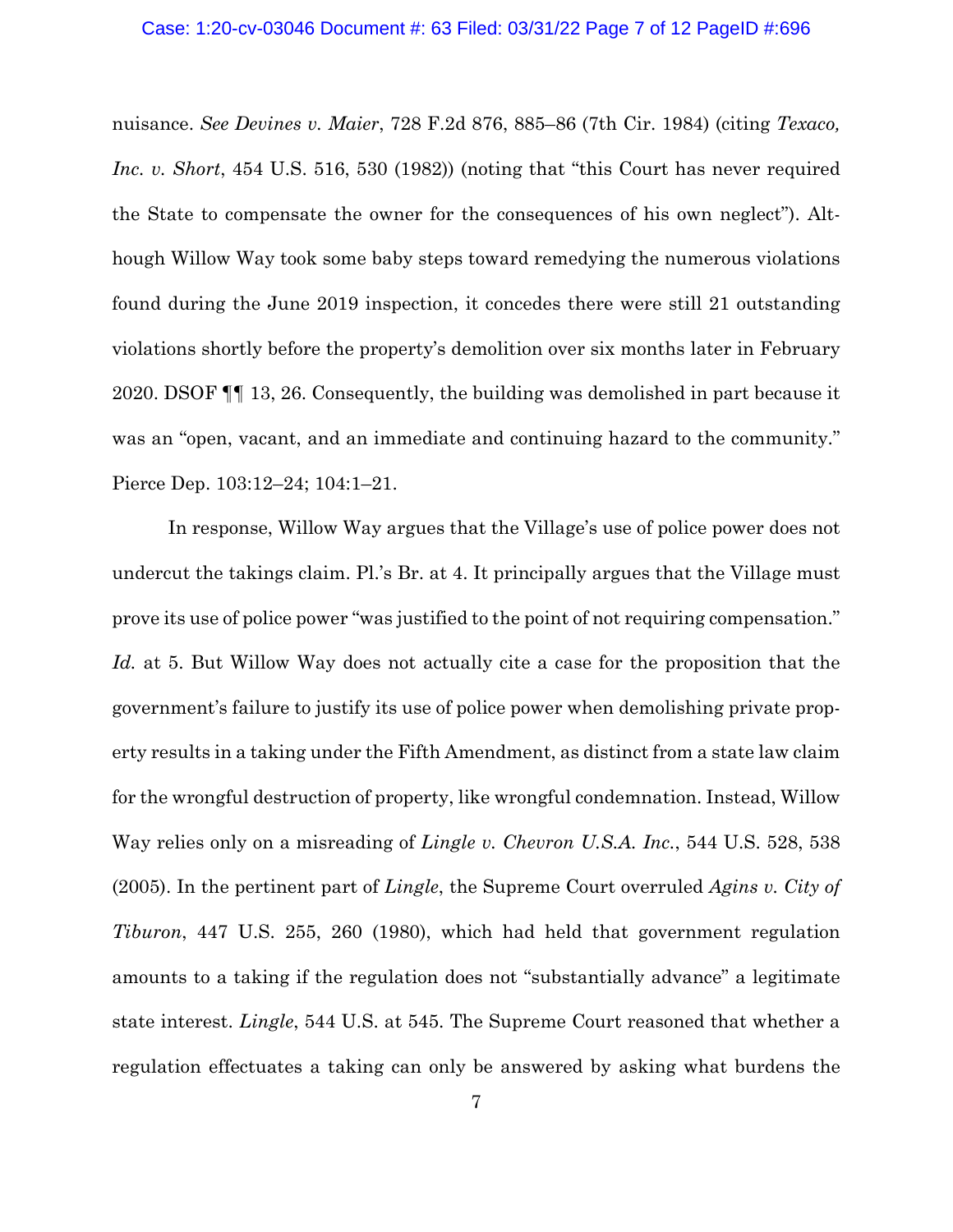### Case: 1:20-cv-03046 Document #: 63 Filed: 03/31/22 Page 8 of 12 PageID #:697

regulation place on the *property*, not what public interests are served by the regulation. *Id.* at 542–44.

Willow Way reads much too much into *Lingle*. Yes, *Lingle* did away with the "substantially advances" test for evaluating whether government *regulation* of some sort effectuates a takings under the Fifth Amendment. But nothing in *Lingle* undermines the separate line of decisions upholding, against takings challenges, the exercise of the government's police power in abating nuisances. *Lingle* itself involved a state's statutory price cap on the rent that oil companies could charge service stations. 544 U.S. at 532. The case it overruled, *Agins*, involved a zoning regulation. 447 U.S. at 257. Not surprisingly, then, *Lingle* did not address whether the Takings Clause requires compensation for abating a public nuisance, even if enclosure or destruction of property is effectuated by the government. The government does not need to "compensate an owner for property which it has already lawfully acquired under the exercise of governmental authority other than the power of eminent domain." *Bennis v. Michigan,* 516 U.S. 442, 452 (1996). So too here. The Village demolished Willow Way's property because it was an "open, vacant, and an immediate and continuing hazard to the community." Pierce Dep. 103:12–24; 104:1–21. Given that Willow Way could not prevent persons from entering its property or given Willow Way's months-long failure to remedy the code violations, the Village deemed it too dangerous and beyond reasonable repair. *See Village of Ringwood v. Foster*, 986 N.E.2d 662, 666 (Ill. App. 2d. 2013). Because the Village demolished Willow Way's property pursuant to the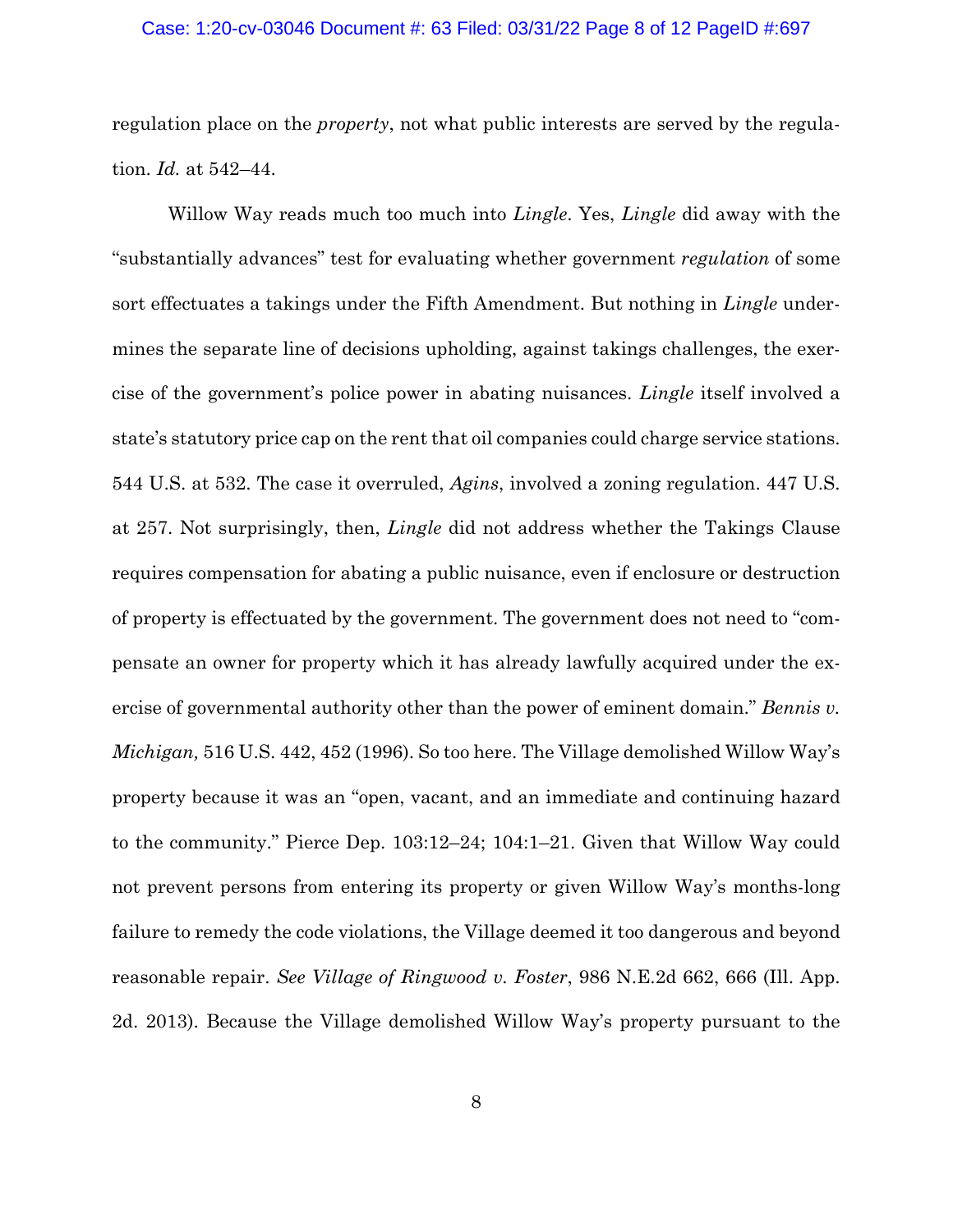### Case: 1:20-cv-03046 Document #: 63 Filed: 03/31/22 Page 9 of 12 PageID #:698

government's police power—and not for public use under the Takings Clause—this claim fails.6

Against all this, Willow Way also debates whether the Village was justified under Illinois state law to carry out the demolition under 65 ILCS 5/11-31-1(e). The company argues that  $(1)$  the property was not torn down as a hazard;  $(2)$  the property was not, in actuality, a continuing hazard; and (3) Village officials intentionally hindered the rehabilitation of the house through improper behavior. Pl.'s Br. at 6–11. At bottom, however, these are complaints about due process—not an uncompensated taking. Yet the term "due process" is absent from the Complaint. The first time that Willow Way mentions the term is in its summary judgment response brief, *see* Pl.'s Br. at 14–15, and it does so in a way that is unclear on how the due process arguments connect to the company's other arguments. Indeed, of all things, Willow Way refers only to *substantive* due process in the response brief. *Id.*

Even if Willow Way had advanced a substantive due process claim earlier in the case, it would have failed. Setting aside its coverage of certain fundamental rights, substantive due process "is very limited" and protects against "only the most egregious and outrageous government action." *Campos v. County of Cook*, 932 F.3d

<sup>6</sup>Willow Way originally brought a Fourth Amendment unreasonable "seizure" claim (Count 2), Compl. ¶¶ 58–61, but did not substantively respond to the Village's argument that the seizure was reasonable under the Village's police power. Def.'s Br. at 10; *see generally* Pl.'s Br. The Court thus grants summary judgment against the Fourth Amendment claim. *See United States v. Farris*, 532 F.3d 615, 619 (7th Cir. 2008) (the defendant "failed to respond to the Government's argument in a Reply Brief, and accordingly, we find that [defendant] waived his sufficiency of the evidence challenge.").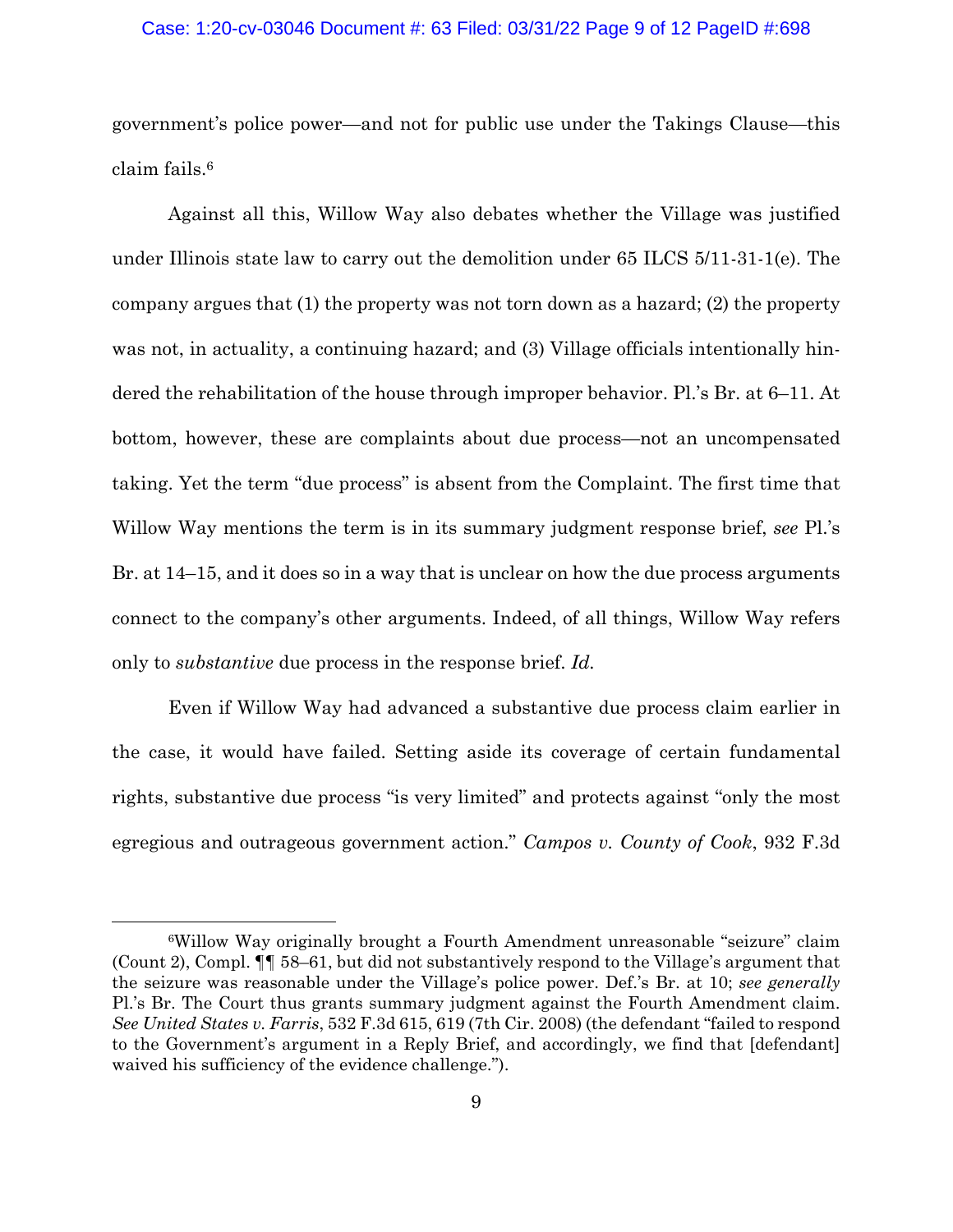972, 975 (7th Cir. 2019). To successfully prove a substantive due process claim, Willow Way would be required to prove government abuse "so arbitrary and oppressive that it shocks the conscience." *Catinella v. County of Cook*, 881 F.3d 514, 519 (7th Cir. 2018). No doubt some of the accusations levelled by Willow Way—which must be credited at the summary stage—are serious, particularly the allegations that Village officials evaded requests to meet and gave misleading assurances that the demolition was not going to happen on the very day that it did happen. But that conduct followed, it must be remembered, notice to Willow Way of the upcoming demolition, as well as the absolute power of Willow Way to seek a hearing in state court and to automatically stay the demolition after receiving notice of the upcoming demolition. 65 ILCS 5/11-31-1(e) ("If, however, before the municipality proceeds … , any person with a legal or equitable interest in the property has sought a hearing … before a court …, then the municipality *shall not proceed* with the demolition … until the court determines that that action is necessary to remedy the hazard and issues an order authorizing the municipality to do so.") (emphasis added). This governmental action is not akin to the conscience-shocking misconduct that would amount to a substantive due process violation. *Compare Rochin v. California*, 342 U.S. 165, 172 (1952) (holding that the "forcible extraction of [plaintiff's] stomach contents" to obtain illicit drugs violates substantive due process) *and Belcher v. Norton*, 497 F.3d 742, 753–54 (7th Cir. 2007) (holding substantive due process is violated if law enforcement extorted property by threatening arrests) *with Palka v. Shelton*, 623 F.3d 447, 453–54 (7th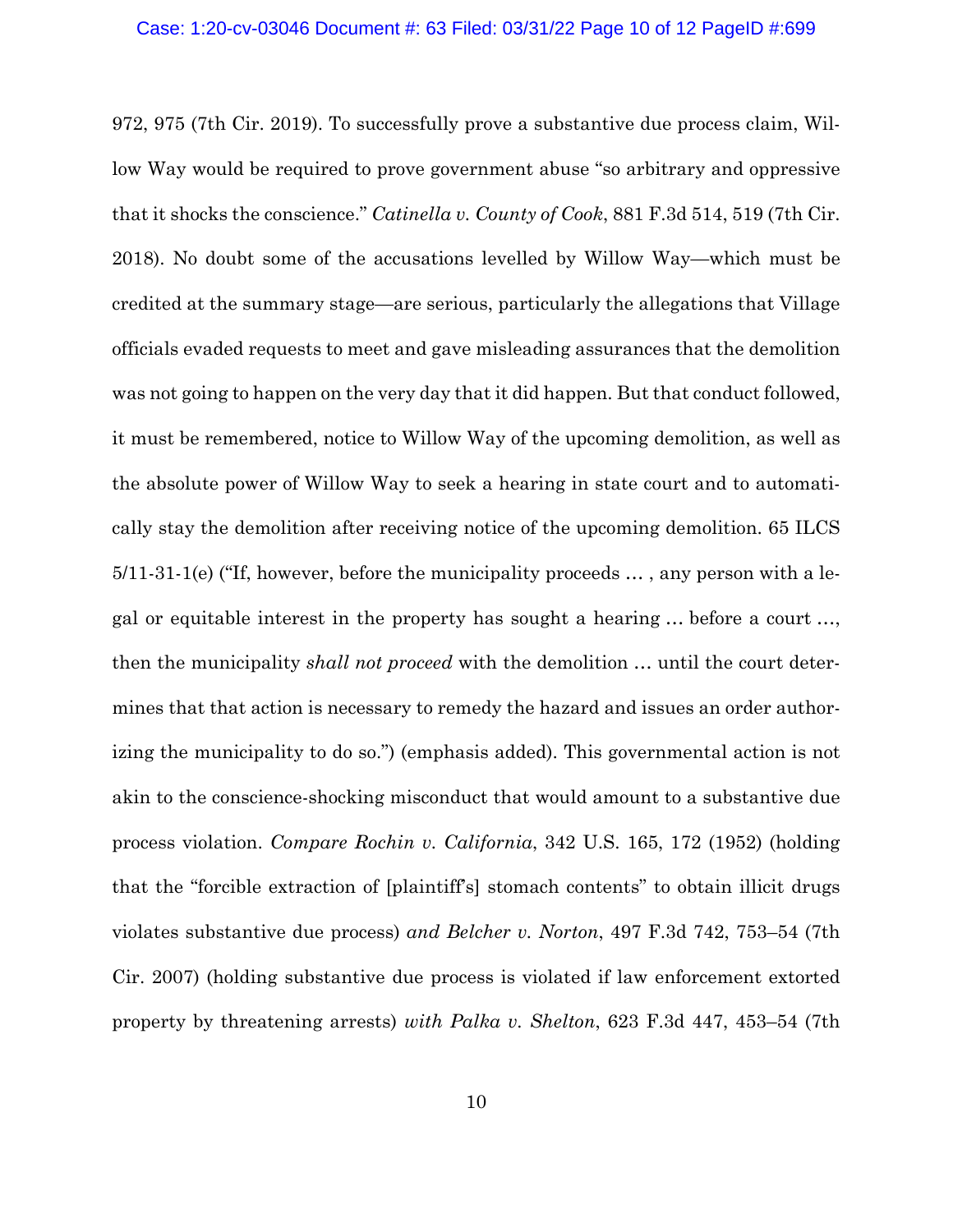#### Case: 1:20-cv-03046 Document #: 63 Filed: 03/31/22 Page 11 of 12 PageID #:700

Cir. 2010) (concluding that a police investigation did not violate due process merely because it did not conform to internal department procedures).

To the extent that Willow Way is asserting a procedural due process claim, that too would fail. Remember that the Village provided Willow Way with multiple notices warning about the code violations, and (to repeat) the statute itself provides Willow Way with the means to automatically stay the demolition by asking for a hearing in state court. 65 ILCS 5/11-31-1(e). Willow Way never contested the validity of the notices and did not file a complaint in state court before the demolition. There are no procedural due process violations. *See Pierce v. Village of Divernon, Ill.*, 17 F.3d 1074, 1079–80 (7th Cir.1994) (holding that actual notice and an opportunity to satisfies due process). Willow Way has presented neither a valid takings claim nor a due process claim.

### **B. Eminent Domain**

 Finally, Willow Way brings an eminent domain claim under Article 1, Section 15 of the Illinois Constitution. Ill. Const. art. 1, ¶ 15; Compl. ¶¶ 62–67. But with the federal law claims dismissed, the Court will relinquish supplemental jurisdiction over it. The Takings Clause in the Illinois Constitution is broader than its federal counterpart, because it also protects against damage to property. *See Int'l Coll. of Surgeons v. City of Chicago*, 153 F.3d 356, 363 (7th Cir.1998). The state court system should consider this claim, rather than federal court. When federal claims in a case are dismissed before trial, there is a presumption that the federal court will relinquish jurisdiction over any remaining state law claims. *Dietchweiler by Dietchweiler*